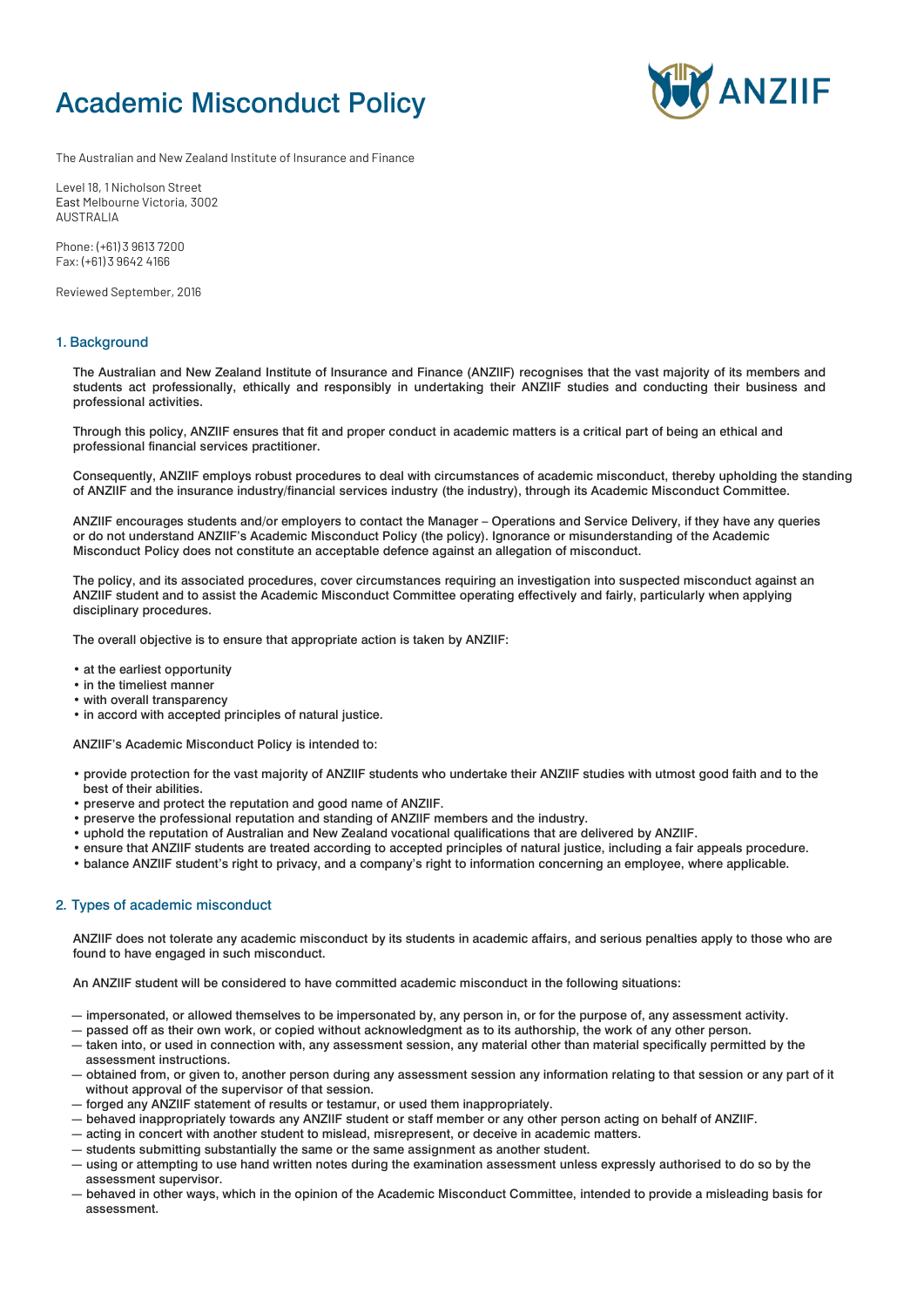## 3. Academic misconduct procedures

#### Reporting of suspected academic misconduct

Suspected misconduct may be reported, in writing, by:

- another student who should report alleged misconduct to the examination supervisor (in the case of examinations) or the Unit Leader - Assessment (in the case of assignments), or another ANZIIF staff member.
- examination supervisors by completing and dispatching a Suspected Misconduct Report to Unit Leader Assessment, immediately upon detection.
- work colleagues or ANZIIF members who have reason to believe academic misconduct may have occurred.
- assessors who mark assignments and exam papers on behalf of ANZIIF.

In the interests of justice, anonymous allegations about students cannot be considered. It should be noted, however, that upon request, the name of the complainant will remain confidential from the student who has been accused of misconduct.

In some circumstances an ANZIIF student who is the subject of alleged misconduct, and/or is exhibiting challenging behaviour may be requested to leave an assessment venue.

#### 4. The process to be followed in the circumstance of an allegation of academic misconduct

#### Reporting of suspected academic misconduct

The process that ANZIIF follows in considering an allegation of academic misconduct is outlined below:

- 1. The allegation of misconduct is received by ANZIIF, in writing.
- 2. The student is formally notified of the alleged breach and asked to put forth any comments on the observations noted by the person alleging misconduct, the marker/supervisor.
- 3. The case and circumstances is sensitively and professionally investigated by ANZIIF. This may include communication with the person alleging misconduct, the student concerned, or witnesses.
- 4. Where evidence is strong, the student is formally charged (under the authority of the Academic Misconduct Committee) with the alleged academic misconduct, in writing, detailing the precise nature of the alleged misconduct (policy and procedures are also supplied). This written communication and related documentation is dealt with in a secure and strictly confidential manner.
- 5. The student is invited to refute or in other way respond to the allegation within a reasonable time.
- 6. Academic Misconduct Committee considers the matter, and makes a decision to dismiss the allegation, uphold it and apply a penalty, or seek further information.
- 7. Academic Misconduct Committee's findings advised in writing to the student along with information regarding an appeals process.
- 8. Appeals process begins or lapses.
- 9. Further actions (i.e. notification to ANZIIF's Board in the case of academic misconduct by a current member) advised to ANZIIF student.

## *Plagiarism*

In instances of misconduct involving suspected undisclosed plagiarism (associated with assignments) the following additional procedure will apply:

- 1. in instances of virtually identical assignments, neither/none may be accepted in the first instance
- 2. copies of each submitted assignment will be forwarded to the students
- 3. each student grade shall be withheld pending an explanation supported by a statutory declaration as may be required by the Academic Misconduct Committee
- 4. students may be eligible to submit an additional assignment different to that already submitted, and may be required to meet associated costs.

#### *Referral*

In some circumstance, it may be necessary for matters before the Academic Misconduct Committee to be referred to the student's employer or appropriate government bodies. In these circumstances the Academic Misconduct Committee may refer the matter to the Academic R corporate governance requirements or other legal requirements). In the circumstance that ANZIIF seeks advice in relation to releasing information about a matter to the appropriate body/ies, the student should be informed that advice is being sought regarding this.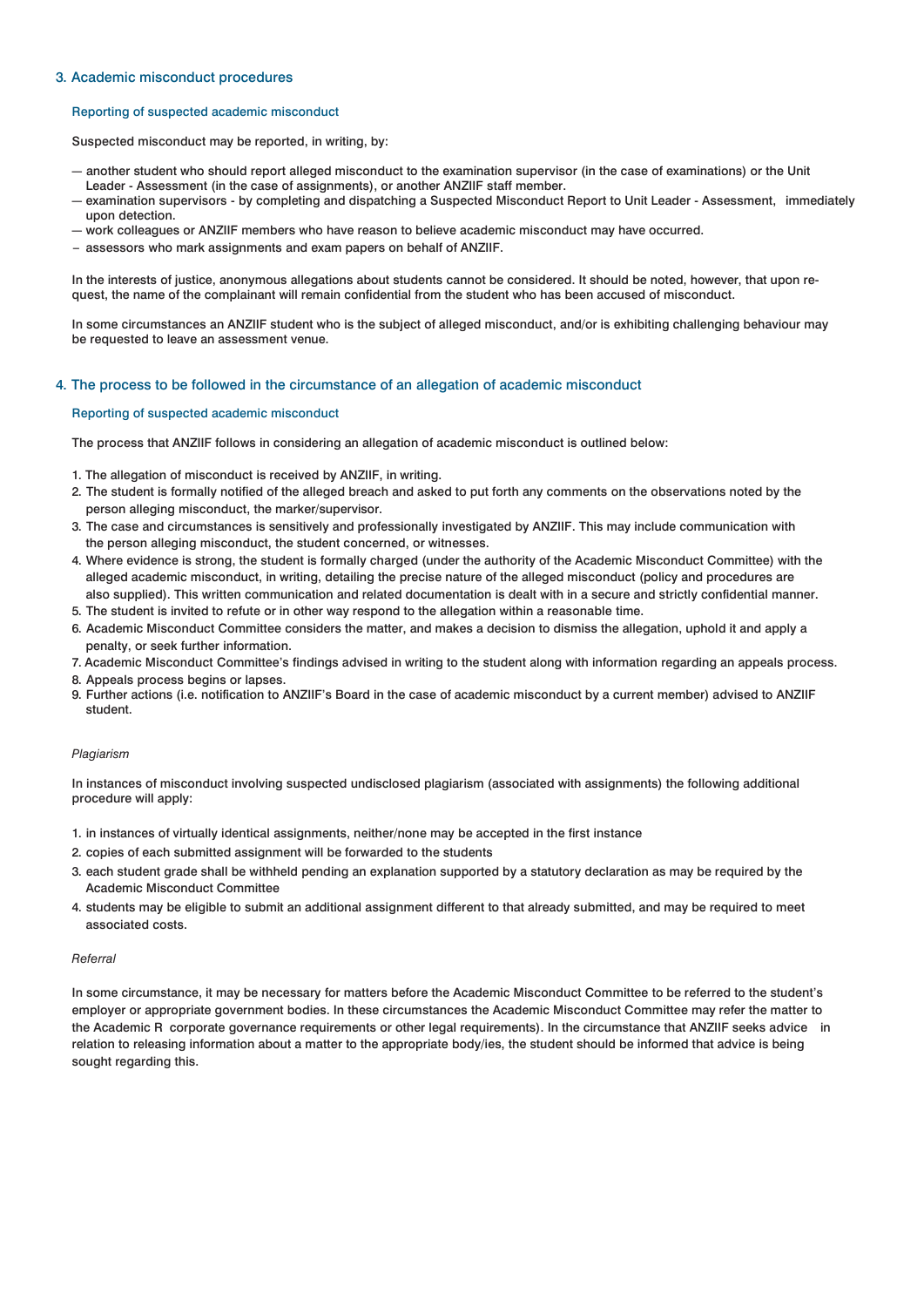## 6. Advice to the student of an allegation of misconduct

A student will be informed in writing of any charge of alleged misconduct as soon as possible and not less than ten working days before the date of the Academic Misconduct Committee meeting that will consider the case. The student will:

- be informed of the nature and particulars of the charge
- be advised who are the members of the Academic Misconduct Committee so that they may challenge the participation of any members if they perceive a conflict of interest
- be advised of the date on which the Academic Misconduct Committee will meet to consider the matter
- be invited and assisted to make a written response to the charge. This may be in the form of a statutory declaration to provide greater strength to the case
- receive a copy of ANZIIF's Academic Misconduct Policy and Procedures
- be advised that if they wish to make a written submission to the Academic Misconduct Committee that this must be received by ANZIIF no less than three working days prior to the date that the Academic Misconduct Committee will meet.

## 7. Appointment and conduct of the Academic Misconduct Committee

Cases of alleged misconduct will be determined by the Academic Misconduct Committee (a sub-committee of ANZIIF's Academic Council) which comprises:

- three Senior ANZIIF staff representatives, preferably to include the General Manager, Education, as appointed by ANZIIF's Chief Executive Officer (CEO).
- two appropriately qualified external ANZIIF Fellow members, one of whom should chair the Committee, as appointed by ANZIIF's Chief Executive Officer (CEO).

For any cases of alleged misconduct of student/s domiciled outside of Australia, the Academic Misconduct Committee may, at the discretion of ANZIIF's Chief Executive Officer (CEO) or General Manager, Education, appoint further appropriately qualified member(s) to assist the Academic Misconduct Committee.

The Academic Misconduct Committee may meet in person, via teleconference, video-conference or exchange written communication to best resolve the matter quickly and efficiently, with the best interests of the student/s involved.

Deliberations of the Academic Misconduct Committee will remain confidential subject to the disclosure requirements of ANZIIF's CEO and Board, Australian Securities and Investment Commission (ASIC) and/or other Authorities and employers. Members of the Academic Misconduct Committee may not comprise members who are employed by the same company as the student who is alleged to have committed misconduct.

Where a student is concerned that a member of the Academic Misconduct Committee may have a conflict of interest they may submit a request that that person does not sit on the Academic Misconduct Committee.

#### 8. Determinations of the Academic Misconduct Committee

In the circumstances that the Academic Misconduct Committee determines that the misconduct allegation is not or cannot be established, the student's progress is not affected.

Where misconduct is established, the student is advised in writing within fourteen days of the:

- determination and the date made
- penalty imposed
- student's right of appeal
- other relevant matters

In some circumstances, the students' employer or ASIC may be informed of the outcome where misconduct is determined to have occurred. Such action will require the approval of ANZIIF's CEO.

#### 9. Penalties that may be imposed where academic misconduct is found to have occurred

Where misconduct is found to have occurred, the Academic Misconduct Committee may impose a penalty, including:

- formal reprimand
- a result of zero for the assessment section of the module concerned
- an overall result of zero for the module concerned
- results of zero for other modules completed in the assessment session
- suspension of the student's candidature in all ANZIIF modules for a period not exceeding 18 months
- another penalty or combination of penalties as the Academic Misconduct Committee may consider appropriate.

ANZIIF students who have previously achieved membership of ANZIIF or are current members should note that if misconduct is found to have occurred, the Academic Misconduct Committee may refer the matter to the Academic Review and Member Disciplinary Proceedings Sub-Committee for further consideration. The matter will then be dealt with under ANZIIF's Code of Ethics and Standards of Professional Conduct, which applies to ANZIIF members. This may result in a further range of penalties, including possible expulsion from membership of ANZIIF.

In some serious matters, the case may be referred to the police as may be warranted. Such action will require the approval of ANZIIF's CEO.